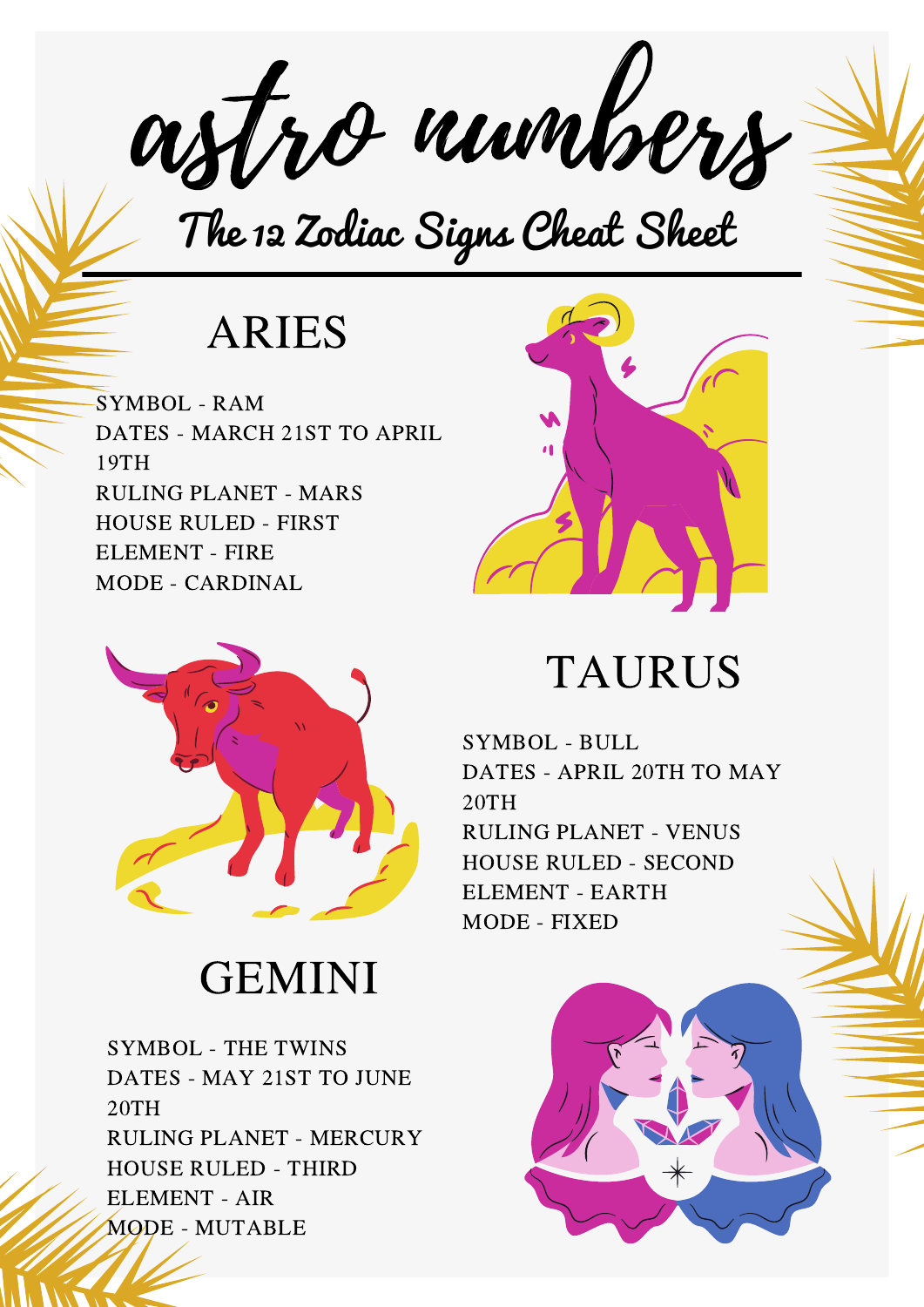

#### CANCER

SYMBOL - THE CRAB DATES - JUNE 21ST TO JULY 22ND RULING PLANET - MOON HOUSE RULED - FOURTH ELEMENT - WATER MODE - CARDINAL

# LEO

SYMBOL - THE LION DATES - JULY 23RD TO AUGUST 22ND RULING PLANET - SUN HOUSE RULED - FIFTH ELEMENT - FIRE MODE - FIXED





#### VIRGO

SYMBOL - THE VIRGIN DATES - AUG 23RD TO SEP 22ND RULING PLANET - MERCURY HOUSE RULED - SIXTH ELEMENT - EARTH MODE - MUTABLE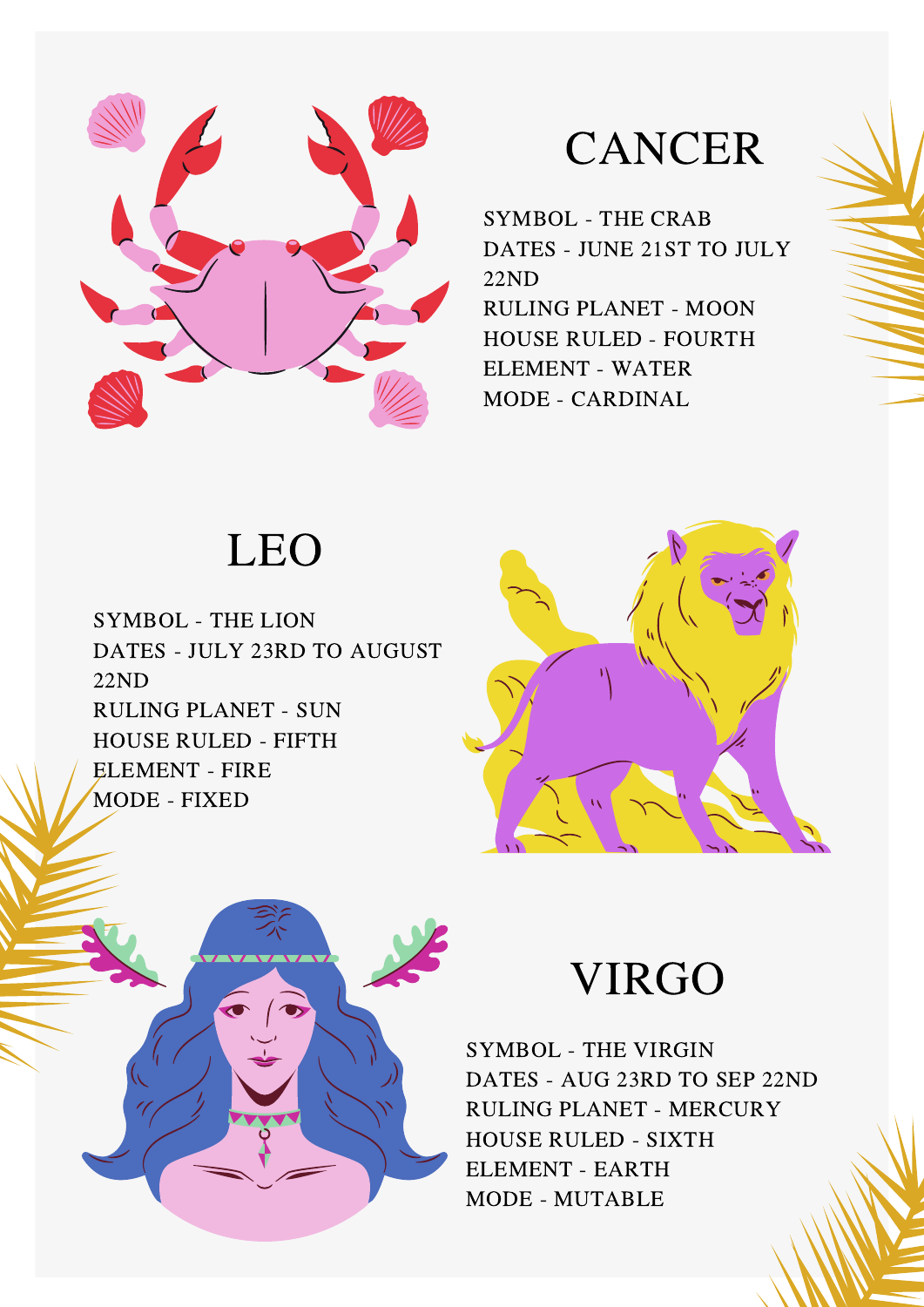

#### LIBRA

SYMBOL - THE SCALES DATES - SEPT 23RD TO OCT 22ND RULING PLANET - VENUS HOUSE RULED - SEVENTH ELEMENT - AIR MODE - CARDINAL

## SCORPIO

SYMBOL - SCORPION DATES - OCT 23RD TO NOV 21ST RULING PLANET - MARS, PLUTO HOUSE RULED - EIGHTH ELEMENT - WATER MODE - FIXED





# SAGITTARIUS

SYMBOL - CENTAUR DATES - NOV 22ND TO DEC 21ST RULING PLANET - JUPITER HOUSE RULED - NINTH ELEMENT - FIRE MODE - MUTABLE